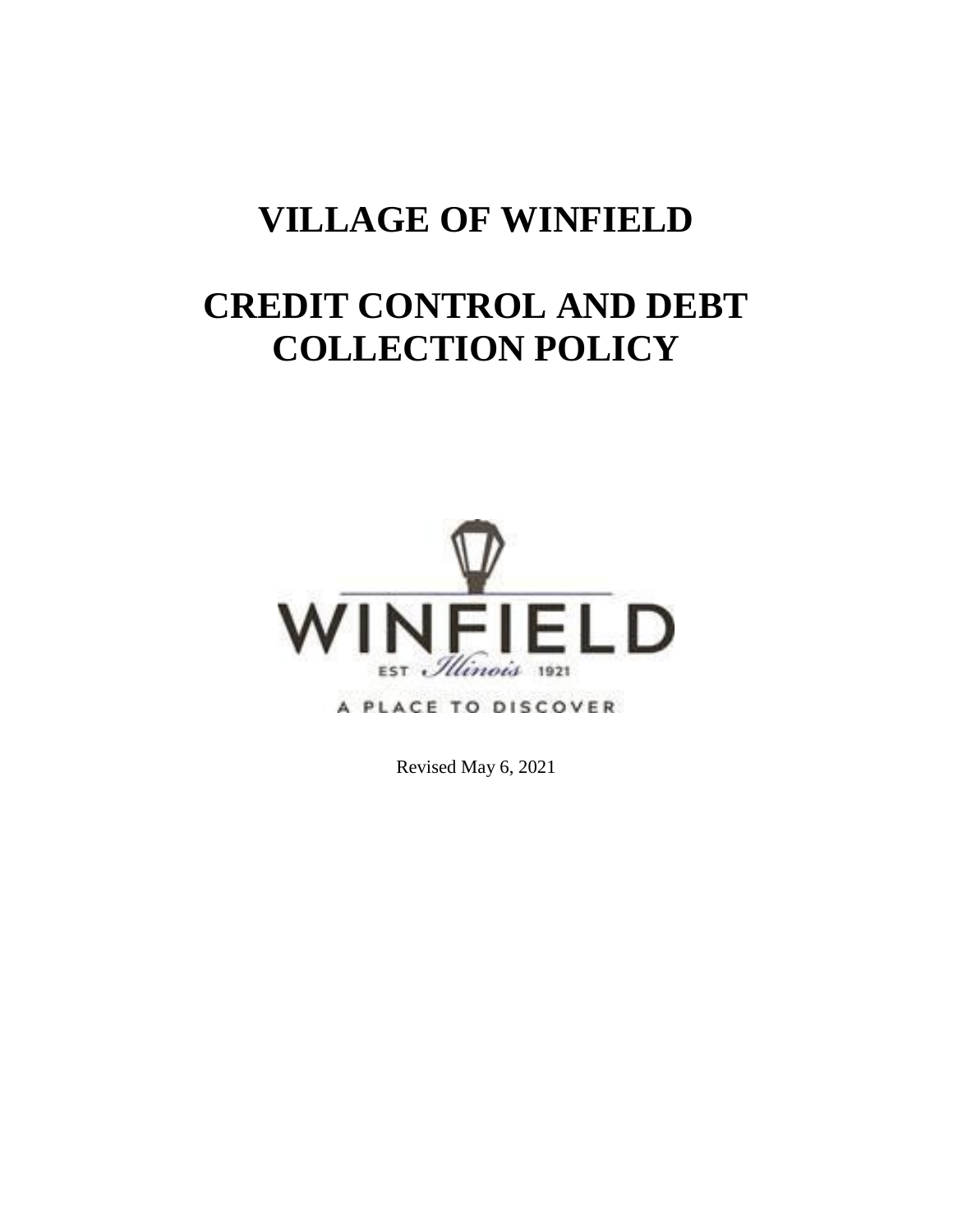## **A. Objective**

The Credit Control and Debt Collection Policy is established to provide a common set of guidelines for the most cost effective and efficient method to collect outstanding debt owed to the Village. The Village benefits through improved revenue flow, more accurate cash forecasting, improved cash management, and greater budgetary control. These guidelines are primarily focused on managing revenue streams from sources such as ordinance violations, red light camera violations and utility billing. The Village also receives significant revenue from other sources, but due to the specialized nature of the receipt process, those are addressed in separate Village Policies.

In following these procedures, the Village shall pursue the following specific goals:

- 1. Optimize the Village's revenue and collection process.
- 2. Provide for consistent and equal treatment of debtors.
- 3. Establish a sound customer management system which aims to create a positive and reciprocal relationship between persons liable for payment and the Village
- 4. Utilize innovative, cost effective and efficient methods to collect as much debt in the shortest time possible.
- 5. Enhance departmental accounts receivable systems to provide adequate aging and tracking information.
- 6. Recognize that policies and procedures may differ within departments due to administrative and/or municipal rules that govern their specific revenue stream.
- 7. Ensure that the debts of the Village are not over stated in the books of the Village.

## **B. Village Utility Billing Receivables**

The Village maintains accounts receivable for water and sewer services. The Village invoices every month.

- 1. All initiated bills are dated the  $12<sup>th</sup>$  day of the month (unless the  $12<sup>th</sup>$  falls on a weekend), covering usage for a one month period ended the day prior to the billing date. Bills have a due date on the  $5<sup>th</sup>$  day of the following month.
- 2. An accounts receivable aging for all water and sewer billings is maintained by the Utility Billing Clerk. The Finance Director maintains the General Ledger Accounts Receivable Balance. The Finance Director reconciles the general ledger to the subsidiary accounts receivable balance on a monthly basis.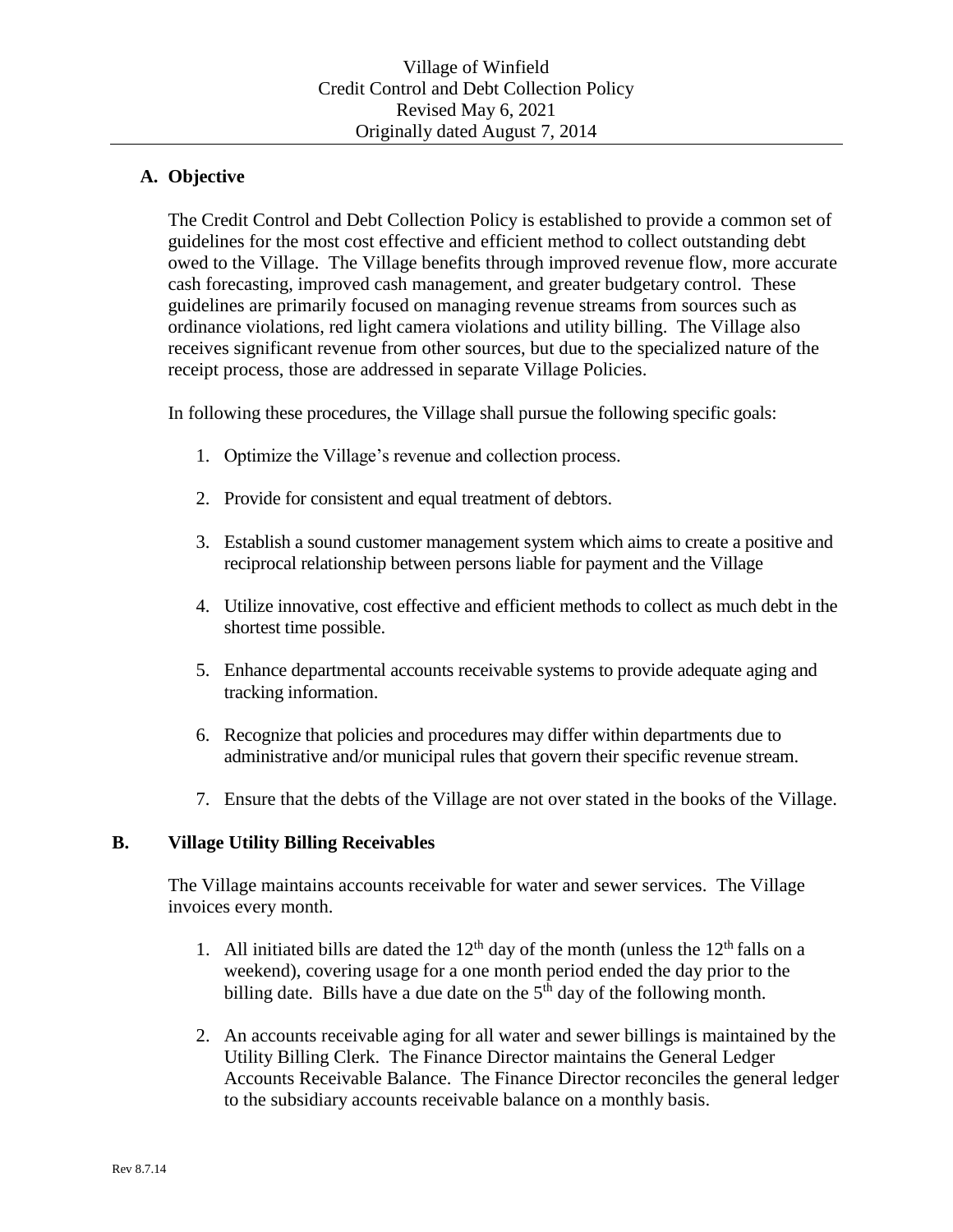- 3. Bills shall be generated using the accounting system software utility billing module. The meter readings are automatically transmitted to the ACLARA server via remote MTU transmitters. The ACLARA server collects the meter reads and transmits the ending meter reads to the accounting system software utility billing module which computes monthly usage based on the prior month billed meter reading and the current month transmitted reading. The usage is then uploaded to the accounting software system utility billing module. The utility billing module automatically updates the general ledger.
- 4. Past Due Accounts: For those accounts that become 30 days past due and \$50, proper delinquent notice shall be provided to the payee through the issuance of a "red tag" notice which is delivered to the residence by the Public Works Department. The "red tag" notifies customers that they have 7 days to pay the amount due or water service will be disconnected (this procedure does not apply to accounts that have been closed and billed "final"). See additional procedures related to tenant delinquencies in #5 below.
- 5. Landlord Responsibility: Village code section 8-2-3-2 Liability for Payment identifies the owner of the property and the occupant thereof and the user of the service are jointly and severally liable for the account balance. When a tenant registers for utility service, they are required to provide the landlord name, address and phone on the Water Billing Application and provide a copy of their lease.
	- a. *Past Due Accounts*: The service is billed to the tenant and Village procedures for past due accounts applies to the tenants. However, when a tenant fails to resolve a "red tag" (see #4 above), the Village then attempts to notify the Landlord of the delinquency by mail and phone and allows an additional 3 business days before service is discontinued. If attempts to contact by phone are unsuccessful and the account remains unpaid 10 days after the original "red tag" notification, service will be discontinued.
	- b. *Payment Plan Notification*: If a tenant elects a payment plan option, the Village will notify the landlord of the payment plan.
- 6. Late Fees: A penalty, such as late fees, encourages prompt payment by customer and, for this reason, should be added to all delinquent accounts.If payment of the entire amount of the bill is not received by the due date, then a late payment of ten percent (10%) of the outstanding balance shall be added and become due and payable. Occasionally, a debtor will request an adjustment of late fees. One late fee reversal per account lifetime is permitted but must be approved by the Finance Director.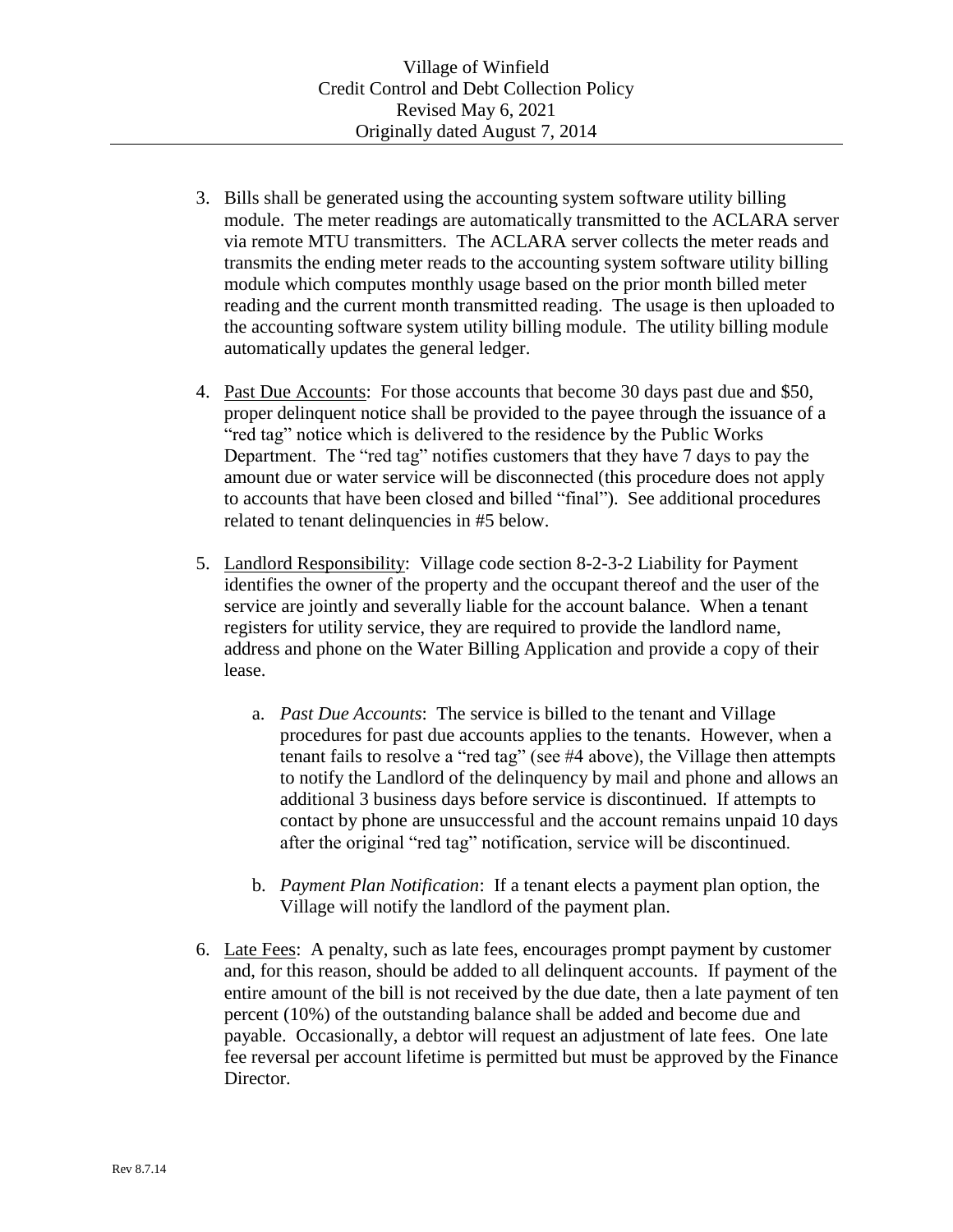- 7. Non Sufficient Funds (NSF) Fees: Checks, E-Pays or direct debits that are returned due to insufficient funds shall be subject to a penalty in the amount of \$30. If an account has two NSF checks in a one year period, no further payments shall be accepted for a period of six months from the date of the second return except in the form of cash, certified check, cashier's check or credit card.
- 8. Delinquent Accounts: Active accounts that have an unpaid balance in an amount that is \$50 or greater from a billing period that is thirty (30) days subsequent to the due date stated on the bill, will be subject to the "red tag" notification. This notice of termination of service will be delivered to the resident and allows the resident 7 days (10 days if tenant provision applies) to pay or challenge termination of service. Upon delivery of this notification, the account is assessed a \$25 administrative fee. If the account remains unpaid after the designated time period service is turned off.
- 9. Turn-on Fee: Any account that has been turned off is subject to a \$50 Administrative Turn-On Fee to re-establish utility service. This fee increases to \$150 if service is requested after normal Village business hours.
- 10. Final Accounts: Accounts have been closed (i.e., resident has moved out) are not subject to the above past due account process. The following process flow applies to the accounts that have been closed and billed for the final reading:
	- a. Upon closing of the account, the Utility Billing Clerk will update the status in MSI to reflect the account closing and compute the final bill. The final bill is mailed with a due date of two weeks after the turn off date.
	- b. For those accounts that remain unpaid after 15 days, the Utility Billing Clerk will mail a second notice in an attempt to collect payment.
	- c. For those accounts that remain unpaid after 45 days, the Utility Billing Clerk sends a final notice. This notice informs the debtor that their account will be submitted to collections if payment is not received in 15 days. If unpaid after 15 days, these accounts are submitted to the Illinois Local Debt Recovery Program.
	- d. Assignment to a collection agency shall be considered if the account is unable to be collected through the Illinois Local Debt Recovery Program within a four year time period.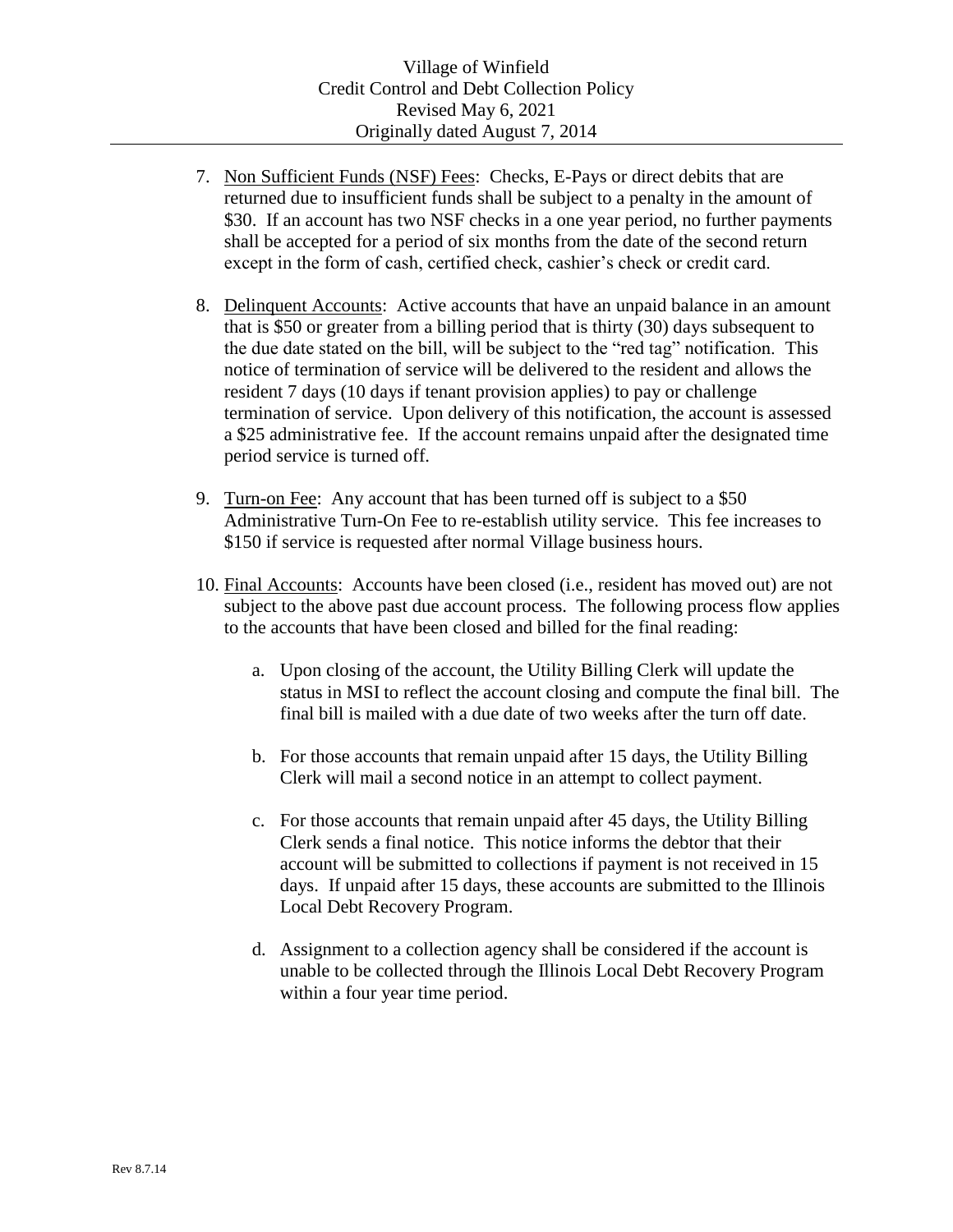- 11. LDRP: On a monthly basis, the Utility Billing Clerk will identify those debts that are to be submitted to the LDRP. Depending on the number to be submitted, this can be done manually or by uploading an excel spreadsheet. For more specific documentation on LDRP procedures, see LDRP User Manual. The Utility Billing Clerk has access to the LDRP system to submit the "pre-add claims", but does not have authority to submit the file. The Finance Director will review the list of those pre-claims and submit the file on LDRP system to acknowledge approval. The following dates will be used for the LDRP submission:
	- a. Debt incurred from: Date account closed
	- b. Debt incurred to: Date of First Warning Letter
	- c. Debt confirmed: Date of Final Warning Letter

### **C. Police Ordinance Violations**

The Police Department can issue tickets for violations of Village ordinance (see complete listing on Village website). The process flow for these tickets consists of the following:

- 1. When the patrol officer issues a pre-numbered ticket, they provide a copy to the Police Department Records Clerk. The Records Clerk is responsible for logging this information into an Access database, including:
	- a. Ticket number
	- b. Customer name
	- c. Customer address
	- d. Original ticket amount
	- e. Date issued

The Records Clerk keeps a copy of all tickets issued. The ticket indicates the original due date is 10 days from date of issuance and offers the option of requesting an administrative hearing.

2. Tickets not paid within the 10 day time period are subject to a late fee, in accordance with Village Code. The Records Clerk adds this late fee and mails a "First Warning Letter" to the offender. These notices are mailed one week after the expiration of the 10 day time period to allow for administrative recordkeeping. The notice provides an opportunity to elect an administrative hearing and grants an additional 30 days to pay the fine and assesses a late fee.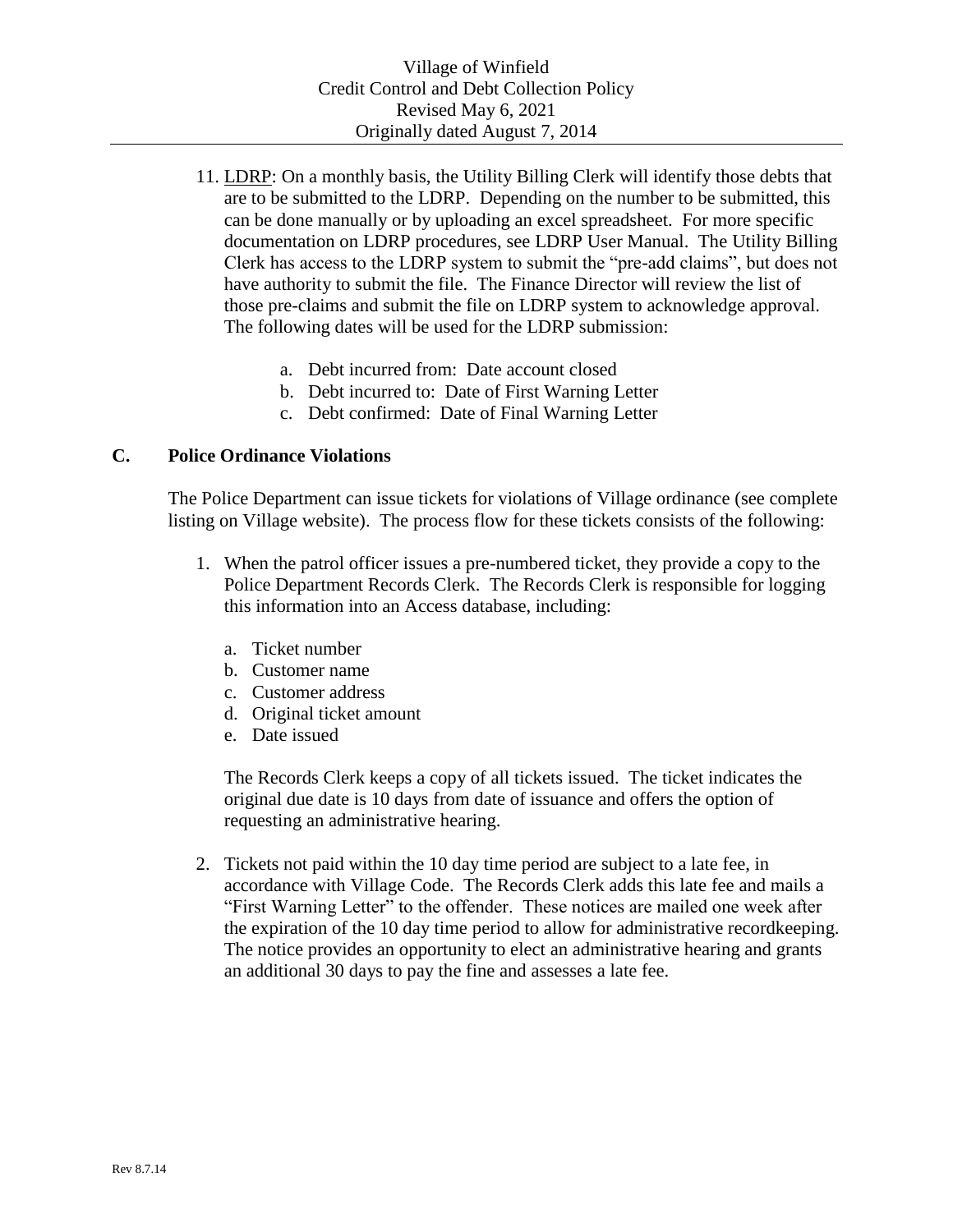- 3. Tickets that remain unpaid after the 30 day notice period are no longer eligible for an administrative hearing. The Records Clerk mails a "Final Warning Letter" one week after the 30 day notice period has passed to allow for administrative recordkeeping. This notice advises the customer that their account will be submitted to collections if the payment is not received in 15 days. If unpaid after 15 days, this account is submitted to the Illinois Local Debt Recovery Program (LDRP).
- 4. On a monthly basis, the Records Clerk will identify those debts that are to be submitted to the LDRP. Depending on the number to be submitted, this can be done manually or by uploading an excel spreadsheet. For more specific documentation on LDRP procedures, see LDRP User Manual. The Records Clerk has access to the LDRP system to submit the "pre-add claims", but does not have authority to submit the file. The Finance Director will review the list of those preclaims and submit the file on LDRP system to acknowledge approval.
- 5. The following dates will be used for the LDRP submission:
	- a. Debt incurred from: Date of violation
	- b. Debt incurred to: Date of First Warning Letter
	- c. Debt confirmed: Date of Final Warning Letter
- 6. Payments are received by the Village Receptionist after validation by the Police Records Clerk.
- 7. Non Sufficient Funds (NSF) Fees: Checks or E-Pays that are returned due to insufficient funds shall be subject to a penalty in the amount of \$30. If a payee has two NSF checks in a one year period, no further payments shall be accepted for a period of six months from the date of the second return except in the form of cash, certified check, cashier's check or credit card. Checks or E-Pays that are returned due to insufficient funds shall be subject to a penalty in the amount of \$30.

\*\* The above procedures apply to all non red light police ordinance violations unless the matter is subject to procedures in accordance with other Village ordinance or if County court procedures are more appropriate for the specific violation. The Police Chief has the authority to approve alternate collection procedures. This will be noted in the excel database and subject to periodic review by the Village Manager and Administration and Finance Committee.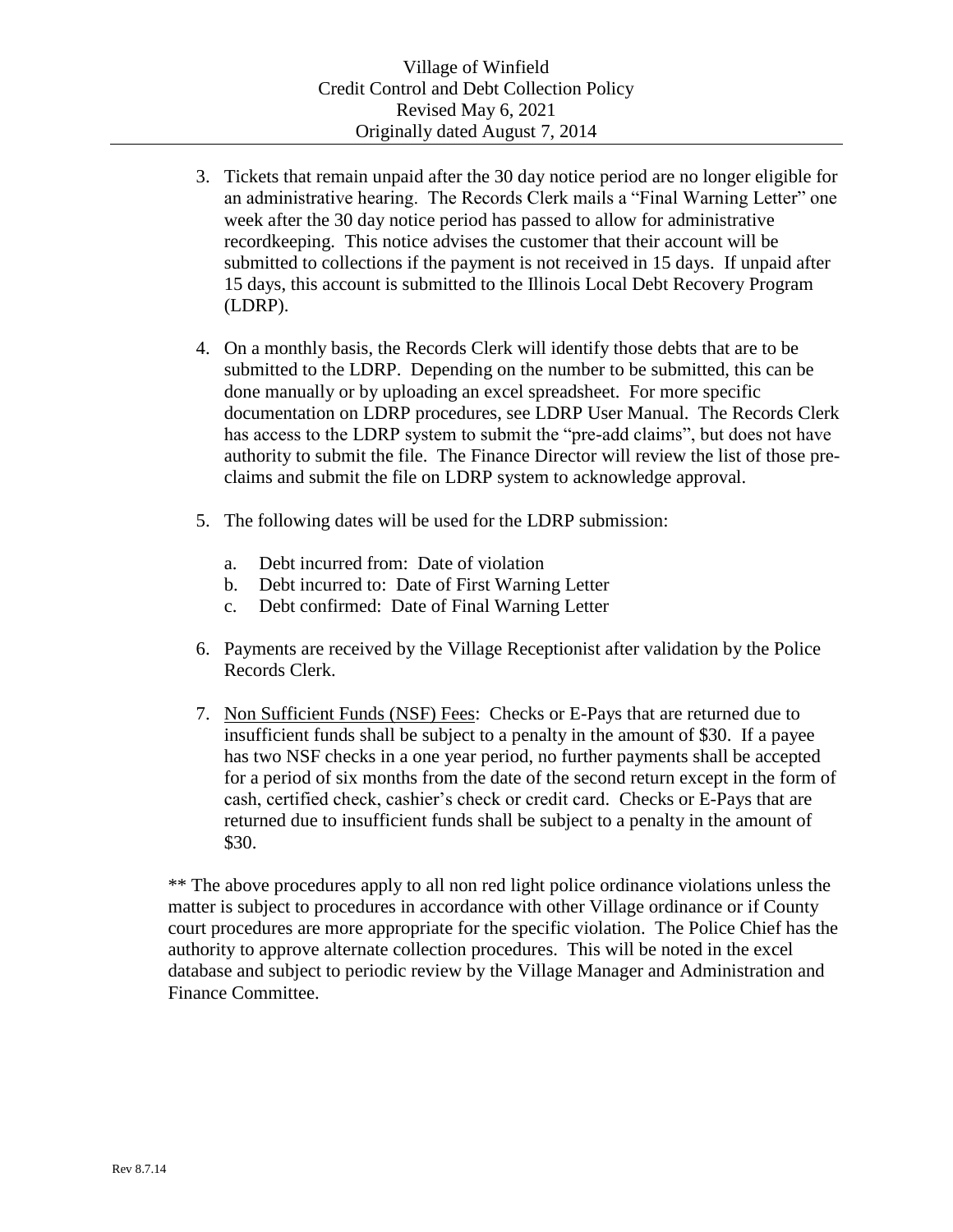## **D. Red Light Violations**

The Village contracts with Red Speed, an independent third party, to provide services related to red light violations. Red Speed maintains the red light camera and works with the Village Police Department to determine which violations meet the criteria to issue a ticket. Red Speed is also responsible for notifying the violator of the ticket and collecting payment. Their process includes 5 separate attempts to collect payment through the first 93 days after the date of the violation. For those accounts that have not been collected as of 93 days, Red Speed sends a file to the Finance Director and Police Records Clerk that includes the ticket number, name, address, ticket amount (plus applicable penalties).

The Finance Department Records mails out a final notice notifying the customer that their ticket will be submitted to collections if payment is not received in 15 days. Those accounts that remain unpaid are sent to the Illinois Local Debt Recovery Program. The following dates are used for the LDRP submission:

- a. Debt incurred from: Date of violation
- b. Debt incurred to: Date of violation
- c. Debt confirmed: Date of Final Warning Letter

Payments for red light violations are received as follows:

- 1. Vendor Receipts: The vendor remits a monthly ach transaction for any payments received during the period of time that the accounts are maintained by the vendor. The Finance Director records this transaction as a journal entry.
- 2. Collection Receipts: Once the debt has become eligible for the LDRP submission, the violation is included in an Excel Database that tracks the violation and payment. Payments are received by the Village Receptionist and processed with the daily cash receipts. The front desk records any payments in the Excel Database.
- 3. Non Sufficient Funds (NSF) Fees: Checks or E-Pays that are returned due to insufficient funds shall be subject to a penalty in the amount of \$30. If a payee has two NSF checks in a one year period, no further payments shall be accepted for a period of six months from the date of the second return except in the form of cash, certified check, cashier's check or credit card. Checks or E-Pays that are returned due to insufficient funds shall be subject to a penalty in the amount of \$30.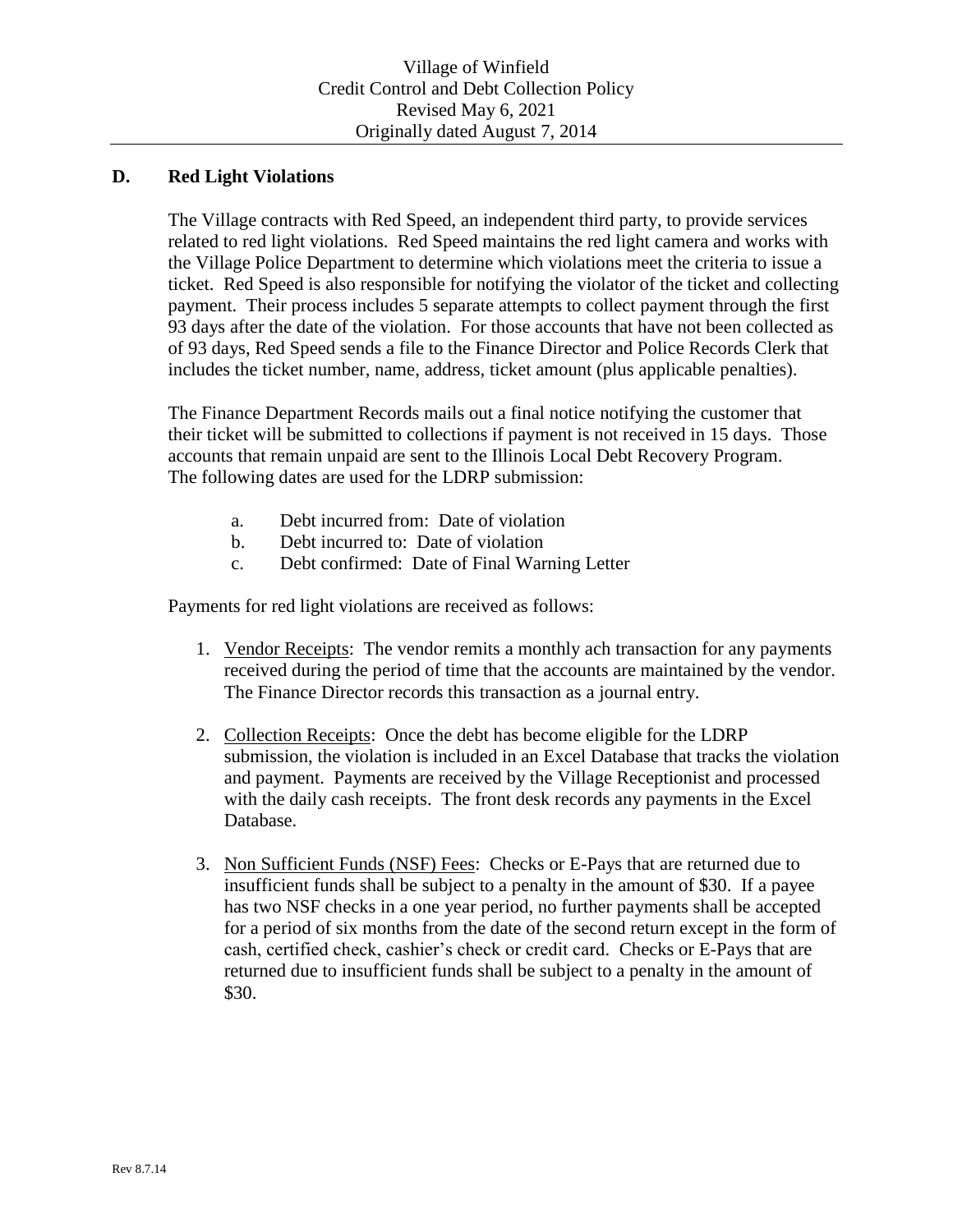## **E. Local Debt Recovery Program**

In October 2013, the Village approved an ordinance establishing the Local Debt Recovery Program (LDRP) and authorizing approval of the Intergovernmental Agreement with the Illinois Office of the Comptroller (IOC). This program will be used as the primary collection process for those Village debts that remain unpaid after the time period designated for each type of debt (see above sections).

As part of the LDRP, the Village is required to submit excel files for the outstanding debt to the IOC. When the IOC is processing state payments including tax refunds and lottery winnings, they match the data against the debtor database and apply any payment to the outstanding debt.

The Village shall maintain the following excel files for submission to the LDRP:

- 1. Red light fines: The Finance Department will maintain the excel file for those outstanding red light fines that had not been paid.
- 2. Police Ordinance Fines: The Police Department Records Clerk will maintain the excel file for those outstanding tickets.
- 3. Utility debts: The Utility Billing Clerk will maintain an excel database for all unpaid utility accounts.

The Police Chief and Finance Director will be responsible for periodic review of the database.

## **F. Third Party Collection Services**

Accounts that do not have a match in the Local Debt Recovery Program will be immediately eligible for submission to a third party collection service. All other debts that remain uncollected after two years in the Local Debt Recovery Program will be sent to the third party collection service.

## **G. Disputes & Inquiries**

A debtor may inquire about the outstanding debt. The Police Department is responsible for all inquiries related to police violation and the Finance Department is responsible for the utility billing inquiries. Occasionally, a debtor may dispute an outstanding debt. These disputes will be directed to the appropriate Department Head.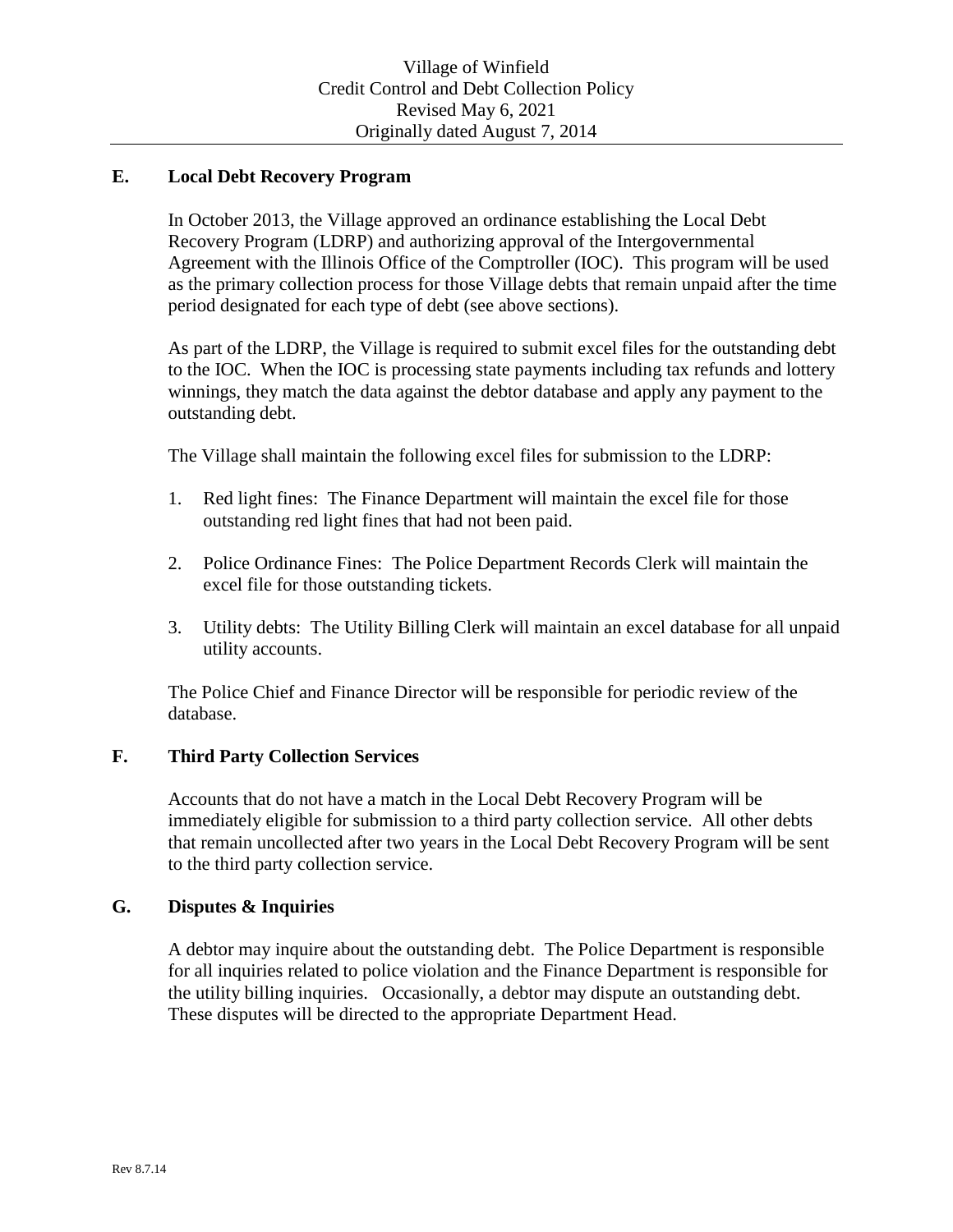#### **H. Payment Plans**

Payment plans may be offered to delinquent debtors as a remedy to further collection activities. All new payment plans must be approved by the Department Head. The terms of the payment plans will be as follows:

- 1. A deposit equal to twenty five percent (25%) of the total amount outstanding on the account.
- 2. Maximum term of one year. Some plans may be eligible for an expanded duration of up to two years should the monthly payment plan amount exceed \$200. Any terms in excess of one year must be approved by the Department Head and reported to the Village Manager on a quarterly basis.
- 3. The amount of the payment plan will generally be the total of the outstanding debt less the deposit, divided by the number of payment months. For utility billing accounts, this will be in addition to the current monthly usage amount due. Exceptions to these terms can be approved by the Department Head. All exceptions will be reviewed by the Village Manager on a quarterly basis.
- 4. Subsequent monthly payments will be equal to the current monthly bill plus the agreed upon payment plan installment.
- 5. The Payment Plan will be signed by Department Head and Debtor.
- 6. All properties will be required to remit payment using the Village's direct debit program to be eligible for a payment plan.
- 7. In the event of a debtor default on the payment plan, the payments will be:
	- a. First Default current account and monthly payment installment increased by 50%. Payment by direct debit for subsequent installments will be required to continue participating in the payment plan.
	- b. Second Default current plus all amounts in arrears.

Failure to respond to notices will result in normal credit control procedures. During the payment plan period, no additional late fees will be added to the outstanding debt.

8. On a quarterly basis, the Police Chief and Finance Director will review those accounts on payment plans with the Village Manager.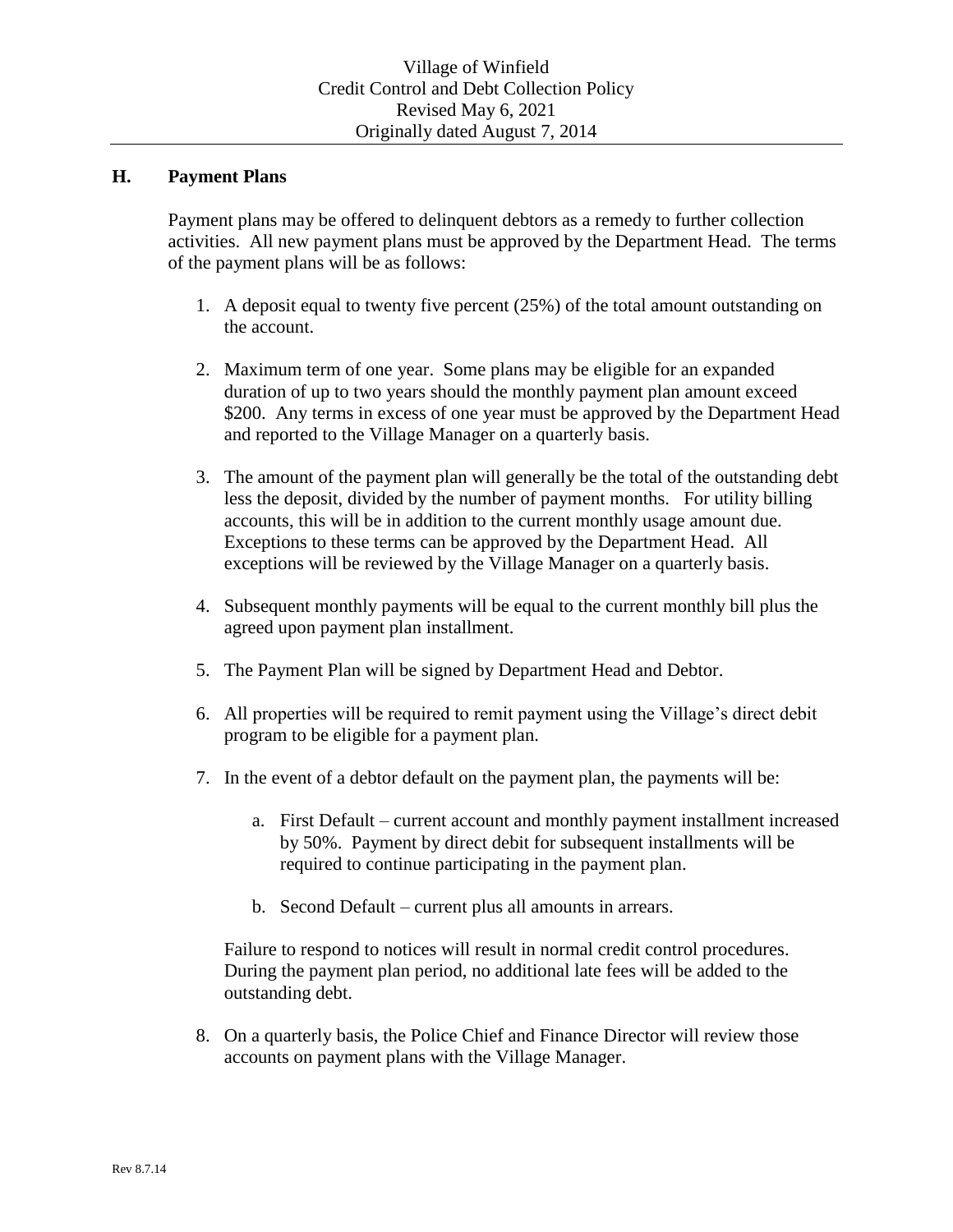## **I. Write-off of Uncollectible Debts**

When the Village identifies customers whose debt appear to be uncollectible even after all credit control and debt collection processes have been followed in terms of trying to obtain payment, then such accounts shall be regarded as uncollectible. Debt collection procedures may be terminated under the following circumstances:

- 1. A balance is too small to recover, for economic reasons considering the cost of recovery. All outstanding debts less than \$10.00 will automatically be considered too small and subject to write-off.
- 2. A deceased estate with no liquid assets to cover the outstanding amount.
- 3. A debtor provides supporting documentation of financial hardship.
- 4. A debtor with an inactive account cannot be matched through the LDRP system or traced by collectors.
- 5. Outstanding debt cannot be documented or verified.
- 6. All reasonable notifications and legal actions to recover the outstanding amount have been exhausted.
- 7. Date debt incurred extends beyond legal limitations.

When a debt satisfies one of the above criteria, the debt will be added to the Village Debt Write-off Report. This schedule will identify the particulars of the debt and the reasons for write-off. This schedule must be accompanied by a written request to approve the write-off and presented to the appropriate level for approval as outlined below:

- 1. A Department Head is delegated to approve write-off of all uncollectible debts up to a value of \$500.
- 2. The Village Manager is delegated to approve a write-off of all uncollectible debts up to a value of \$1,000.
- 3. All write-off requests that exceed \$1,000 must be reviewed by the Administration and Finance Committee for approval.